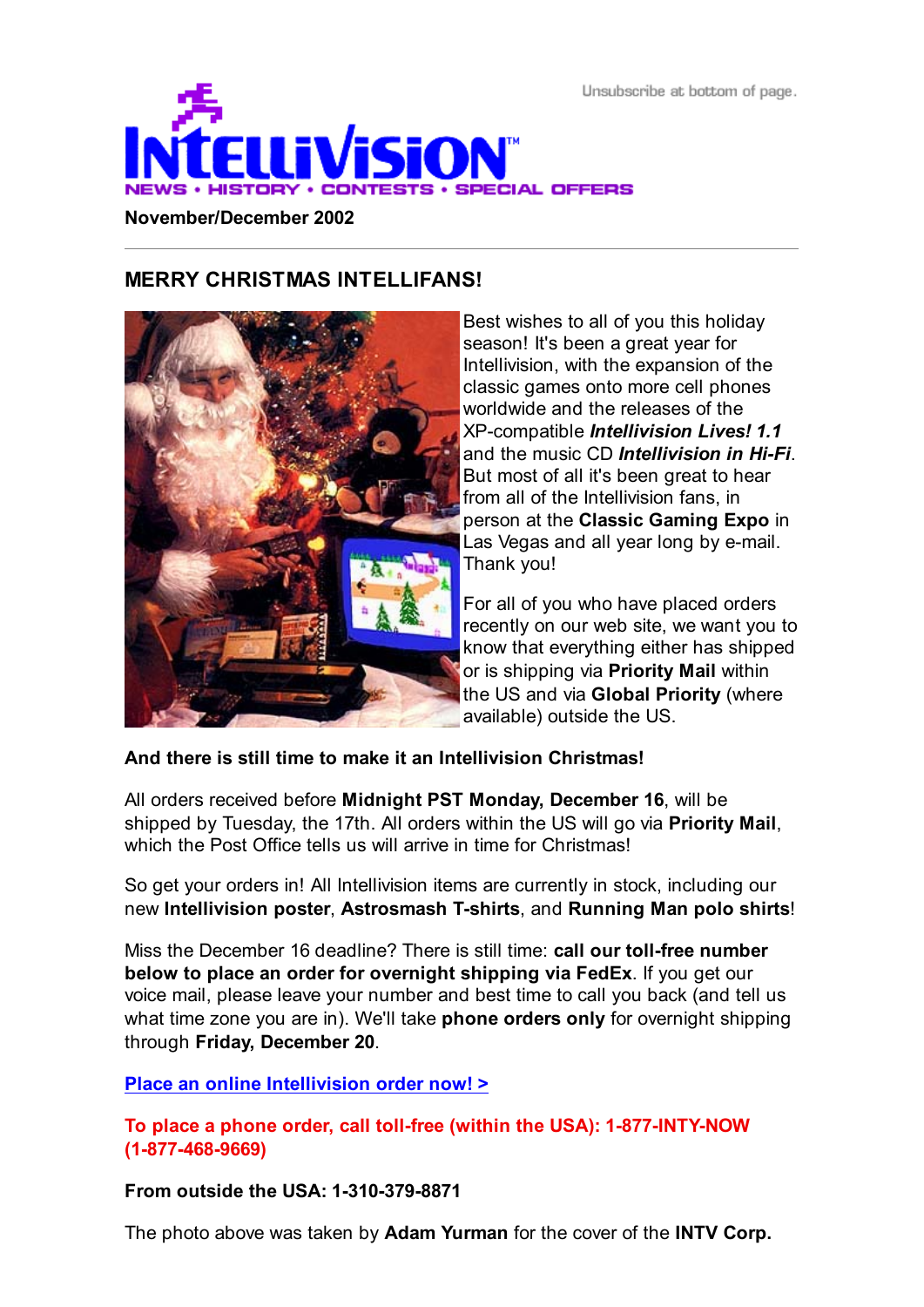**Christmas 1987 Catalog**. It was reused on the cover of the **Christmas 1989 Catalog**, which was the final Intellivision catalog. For 1987, the TV screen showed *Slam Dunk: Super Pro Basketball*. For 1989, it showed *Body Slam! Super Pro Wrestling*. Today, it shows *Santa's Helper*, an unreleased game concept from 1983 by **Dale Lynn**.

## **INTELLIVISION PLAYER HONORED!**



In a sidebar to his review of *Madden 2003*, **Bill Simmons** of **ESPN** revealed the **Video Football Player Pantheon** - the top 25 video game football players of all time.

**The Generic** Intellivision **Tight End** 

Coming in at a respectable Number 19 between **Brett Favre** and **Cap Bozo**: "**The Generic Intellivision Tight End"!**

Simmons wrote of *NFL Football* for Intellivision: "This was the first football game that involved graphics with generic players, as well as punching in plays and formations. Seems primitive now ... lemme tell you, it was *watershed* stuff back in 1983."



**The Generic Intellivision Tight End** is proud to have broken into the top twenty of the Pantheon. He's even prouder that, after 22

years of playing, he has no plans of retiring. Catch him and his teammates in action on *Intellivision Lives!* for your PC or Mac.

Congratulations to **The Generic Intellivision Tight End**, and to **Ken Smith**, his creator/programmer.

(Thanks to Kevin McCallum of Toronto for bringing the review to our attention.)

## **ASK THE BLUE SKY RANGERS!**

## **John Daren Pritchard** writes:



My friends and I used to play *Utopia* for hours but never could make up ground on one another, even when it appeared the 'losing' side had an exceptional round compared to the leader. How does the scoring system work? As far as I can tell, it appears that once one person gets the lead, he's there to stay, regardless of mercenaries bought by the opponent or anything else. Any insight?

**Don Daglow**, designer/programmer of *Utopia*, replies:



*Wow, so long ago...*

*The prejudice for the side in the lead is because you get points every round for all the good things on your island. So a school gives you points every turn that it's there, etc. When I produced NASCAR Racing for EA Sports we put in a catch-up algorithm that helped the trailing drivers to keep things competitive. No such things on Utopia - we only had 4K of code*

 *in the cartridge!*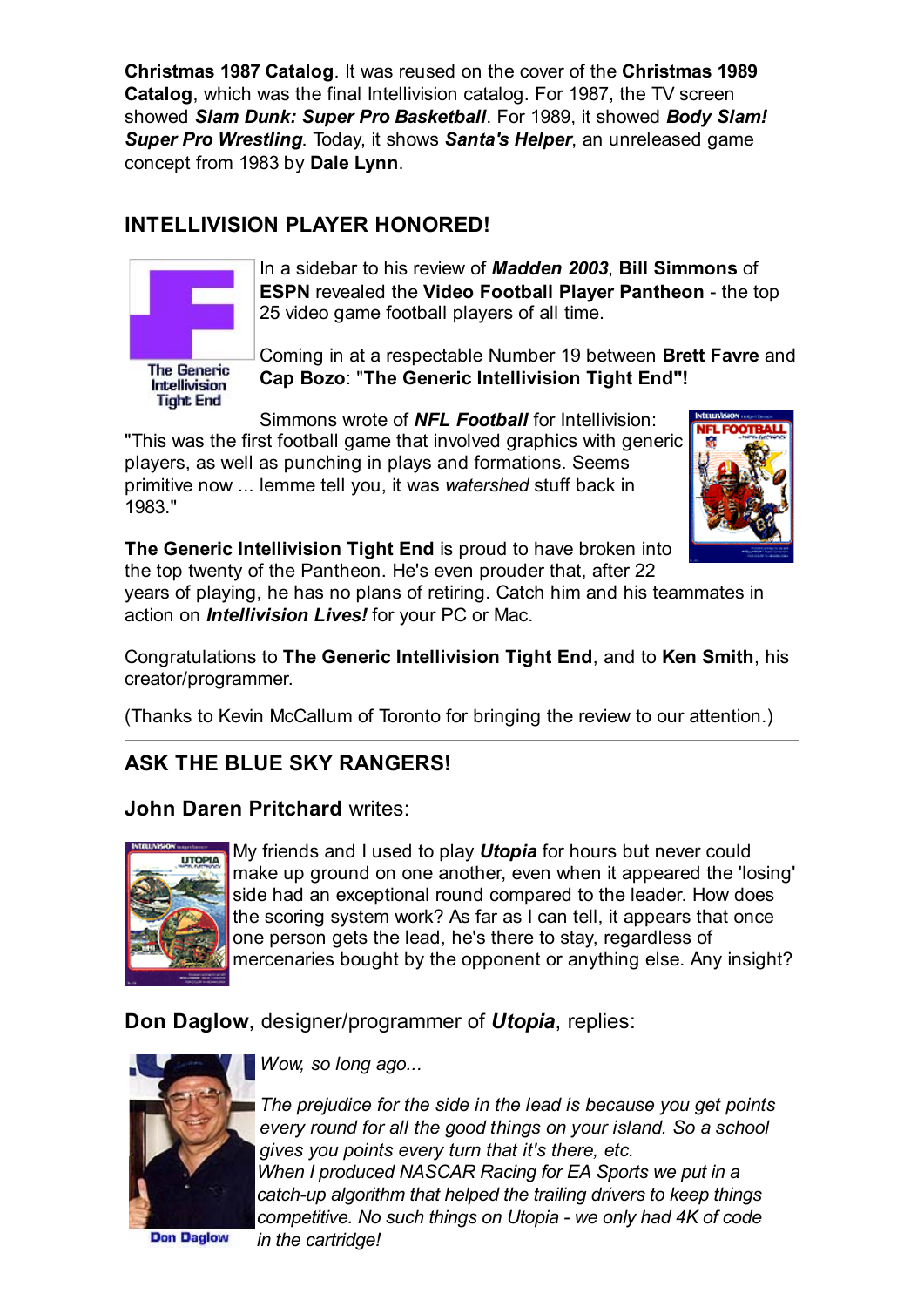*Mercenaries have to land on something valuable to make a big difference. They have some value in clogging up limited space later in close games.*

*Best advice: really work at fishing to up your score!*

## **AND A CORRECTION...**



Last month, **David Warhol**, co-designer of *Thunder Castle* and arranger of its music, replied to a question about the classical themes used in the game. He said that the music used for the Power-Up in the Castle Maze was "[A second] excerpt from **Beethoven's 9th Symphony, 2nd movement**." The Power-Up in the Devil Maze? "I can't remember! It's been a long time since I've played the game that far!"

This brought an e-mail from **Eric Heidner**, Band Director of Santa Barbara High School in California:

"This is soooo cool...I'm about to out-geek the **Blue Sky Rangers** on Intellivision stuff! I have to make a correction to what music is in *Thunder Castle*. The Power-Up music in the Castle Maze is from **Antonin Dvorak's 8th Symphony (Movement IV, finale)**. The Power-Up music for the *Devil* Maze is the second quote from **Beethoven's 9th**."

Dave says: "That rings a bell!" So, thank you, Eric. Santa will be bringing you a little something from the **Blue Sky Rangers**!

# **THE INTELLIVISION TRIVIA CONTEST!**

One hundred and thirty-six of you entered last month's trivia contest. The question:

For Halloween 1982, Intellivision programmer **Mike Winans** came to Mattel Electronics dressed as a **Lupin**. In this context, who or what is a Lupin?



Fifty-four of you had the correct answer: **Lupin** is the name of the thief you control in the arcade game *Lock 'N' Chase*. Mike Winans programmed the Intellivision version, which *didn't* call the thief "Lupin." The name comes from **Arsene Lupin: Gentleman Thief**, a character from French novels that became so popular in Japan (where *Lock 'N' Chase* was created) that "lupin" has become a generic word there for "thief." The Powers-That-Be at **Mattel Electronics** may have been afraid using the name would cause copyright problems, or they may have simply been unaware that the character had a name.